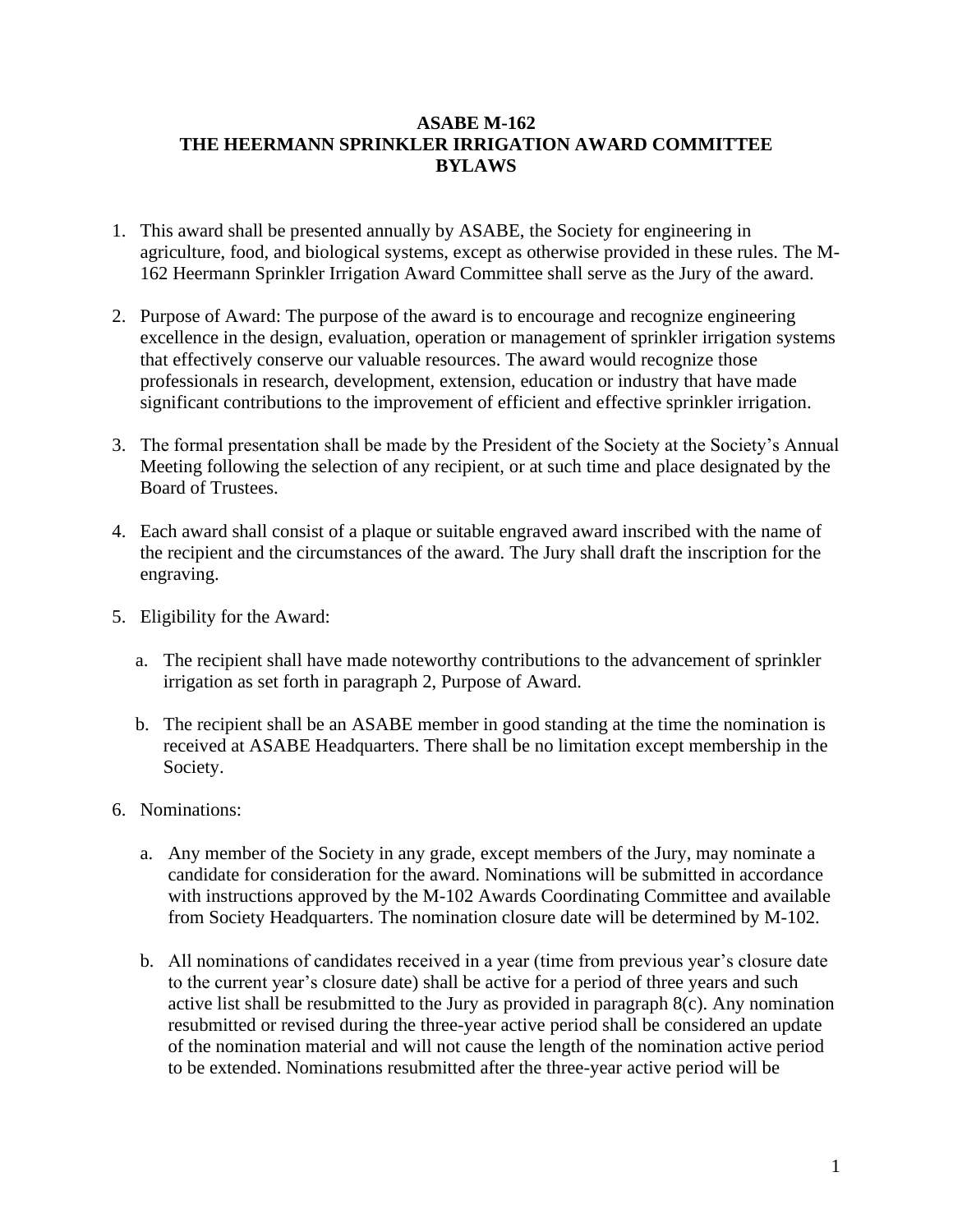considered as new nominations and will be continued in force for an additional three years.

- 7. Jury Procedures:
	- a. The Jury for the Heermann Sprinkler Irrigation Award shall receive and screen nominations for the award and select not more than one nominee each year. Its selection shall be subject to approval by M-102. The Jury, also known as the M-162 Heermann Sprinkler Irrigation Award committee, may decline to select anyone to receive the award in any year when it believes it lacks suitable nominations.
	- b. Personnel of the Jury shall be the four most recent recipients of the Heermann Sprinkler Irrigation Award and the Past-Chair of the NRES-241 Sprinkler Irrigation Committee, ASABE or its successors (five total members on the committee). If the number of award recipients and NRES-241 Past-Chairs willing or able to serve on the Jury is insufficient, Jury members may be appointed by the Chair of NRES-241. If a member of the Jury is nominated for the Heermann Award and does not request that the nomination be withdrawn when contacted by Executive Director of ASABE or representative, that member will not be available for service while a candidate for the Award. The recent award recipients will serve a four-year term on the Jury and the NRES-241 Past-Chair will serve a two-year term at the conclusion of their two-year term as NRES-241 Chair. Rotation of Jury membership under this rule will be accomplished at the beginning of the new Society year, which follows the Annual Meeting each year.
	- c. The most recent award recipient shall serve a one-year term as M-162 Secretary. At the beginning of the new Society year, the Secretary shall ascend to the position of M-162 Vice-Chair, the M-162 Vice-Chair shall ascend to the position of M-162 Chair, and the M-162 Chair shall ascend to the position of M-162 Past-Chair. In the absence of the Chair, the Vice-Chair shall preside.
	- d. Jury action to select a nominee for the award for any year shall follow the procedure outlined below:
		- (1) Each member of the Jury will review information on nominees provided by the Executive Director or representative on the nomination closure date set by M-102. This nomination closure date shall be a minimum of two months before the nomination completion date set by M-102.
		- (2) Members of the Jury will evaluate the nominations in a secure online platform before the Jury deliberates. The nominee with the highest average rating will be considered for the award, but selection of the recipient will be based on the deliberation Jury. The chair will seek a consensus from the Jury; if a consensus is not obtained, a vote with a simple majority will be required to select an award recipient.